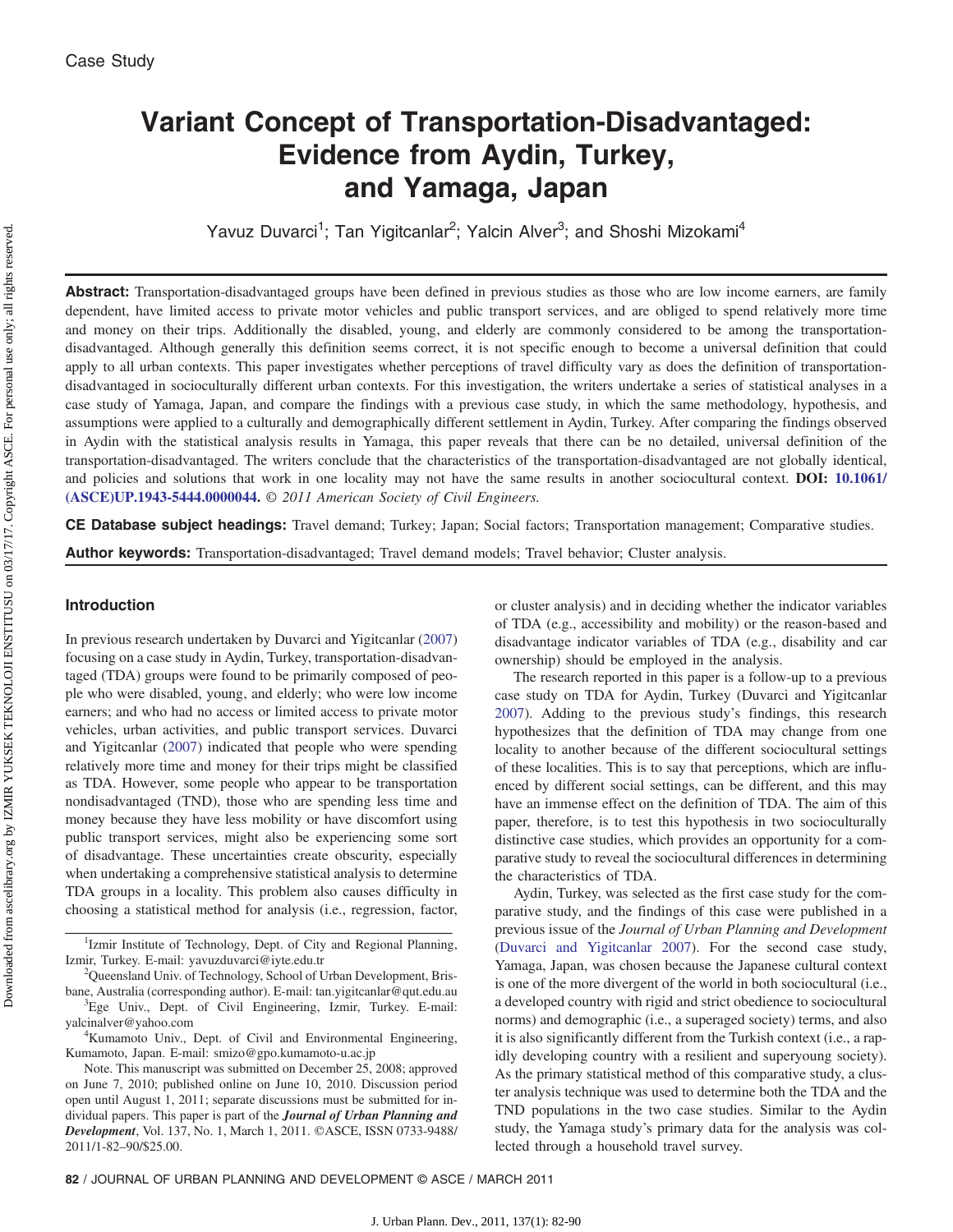#### Transportation-Disadvantaged

Many cities around the world, particularly those in North America and Australia, are plagued by car-oriented suburbanization, which is characterized by a low-density sprawl-like development, big retailers replacing corner shops, doubled-up distances to major local activities, and removal of public transport lines from the poor districts [\(Lucas 2006;](#page-8-1) [Yigitcanlar et al. 2008](#page-8-2)). A developmentsegregated view of the urban space can have an even larger responsibility for the resulting appearance of the disadvantaged [\(Church](#page-8-3) [et al. 2000\)](#page-8-3). A poor local public transport system has a role in creating barriers for TDA or so-called socially excluded groups that have become more and more inaccessible [\(Hine and Mitchell](#page-8-4) [2003](#page-8-4); [Yigitcanlar et al. 2007\)](#page-8-5). Hine and Grieco ([2003\)](#page-8-6) argue that a combination of poor accessibility with low levels of mobility and sociability intensifies TDA. In such circumstances, it is more important to provide assistance to the most vulnerable groups the poor, elderly, and disabled—particularly in rapidly aging societies ([Lucas 2006](#page-8-1)).

Differences in the age structure of developed and developing countries (i.e., the aging population of developed countries versus the younger population of developing countries) have a serious impact on the determination and perception of TDA. If TDA is not accurately determined, for example, elderly people can become more vulnerable and feel disadvantaged, insecure, and less supported because of the additional physical disabilities that they possess. Another important trend in aging societies, which affects the overall view of TDA, is senior citizens' driving behaviors (e.g., reduced driving skills and acuity problems). An increased safety risk exists when older people are driving, particularly in places with high concentrations of elderly people [\(Davidse 2006](#page-8-7)). Yet, for most of these people, no alternative travel modes are available unless special paratransit options are provided. On the contrary, because of the low income level and high concentration of young people, most of a developing country's TDA groups are heavily dependent on public transport. The public transport dependency of TDA is a widely discussed topic in the literature in both developed and developing country contexts ([Litman and Colman 2001;](#page-8-8) [Hine](#page-8-6) [and Grieco 2003\)](#page-8-6).

In recent years, a number of studies have been conducted to determine a TDA population more accurately. For example, Duvarci and Yigitcanlar ([2007\)](#page-8-0) sought the integration of TDA analysis with mainstream travel demand models by employing perceptional data, in which TDA could be neatly determined through a cluster analysis focusing on the community travel conditions in Aydin, Turkey. Some UK-based studies used accessibility measures to determine TDA [\(Church et al. 2000](#page-8-3)). For example, Schmocker et al. ([2005\)](#page-8-9) determined the trip-making characteristics of the elderly and disabled for four key-trip purposes by analyzing the 2001 London Area Travel Survey. Wu and Hine ([2003\)](#page-8-10) provided a classification for TDA by deprivation domains of income, employment, health, disability, education, geographical access to services, social environment, and housing. Church et al. ([2000\)](#page-8-3) defined seven basic TDA types: physical; geographical; exclusion from facilities; and economic-, time-, fear-, and space-based exclusions. Despite the growing interest in and literature about the recent call for governmental policy about social exclusion, such as in the UK [[Social Exclusion Unit \(SEU\) 2001\]](#page-8-11), both methodological and conceptual problems still exist in tackling the TDA issue comprehensively.

Almost all the widely accepted parameters in measuring TDA do not determine TDA populations accurately in every sociocultural context. For example, TDA may spend less time on and money for their trips because of their low mobility. Likewise, travel is assumed to be an impediment, which is true especially for work trips, and a cost to be reduced whenever possible [\(Salomon and Mokhtarian 1998](#page-8-12); [Ory and Mokhtarian 2005\)](#page-8-13). Similarly, increasing leisure activities and the time allowed for such trips may not be considered costly, thus, accurately modeling leisure trips becomes more critical, especially for TDA groups. It is useful if TDA groups are determined for trip purposes (e.g., journey to work, school, shopping, and leisure). Inequity also arises between people who own a car and those who do not own or have access to a car. Yet the cost of driving in some developing countries (i.e., in Turkey) is quite high because of higher fuel prices and ever-increasing congestion. Owning a car does not necessarily make people TND in developing countries, which is not the case in the United States or in Australia, where driving is more affordable with lower fuel prices, cheaper cars, and poor and relatively costly public transport services. Additionally, peak-hour congestion is often perceived as the biggest problem, but the perception is relative and tolerance of the congestion changes from one culture to another and from metropolitan areas to remote settlements. Income levels may also influence difficulty perceptions. Moreover, even disabled or elderly people may feel nondisadvantaged, if they are provided with easy accessibility and mobility options.

TDA is a dynamic and multidimensional issue involving physical, temporal, economic, spatial, and psychological dimensions [\(Hine and Mitchell 2001;](#page-8-14) [Schonfelder and Axhausen 2003\)](#page-8-15). Because of the multidimensionality of TDA (e.g., accessibility, mobility, cost, comfort, and convenience), serious measurement and level of analysis difficulties arise ([Yigitcanlar et al. 2007\)](#page-8-5). Whereas most of the recent research managed to locate the problem and enrich the discussion and convergence successfully, they have failed to determine TDA accurately. As Cervero and Mason ([1998\)](#page-8-16) identified, travel behaviors may show a variety in different cultures and even from one TDA group to another because of the cultural significance of the issue. Thus, determination of TDA can be highly place-, culture-, and context-dependent.

# Cross-Cultural Comparative Transportation Disadvantage Analysis

This research performed a comparative, cross-cultural study of two urban settlements (Aydin and Yamaga) and used the methodology described in Duvarci and Yigitcanlar ([2007\)](#page-8-0). As Duvarci and Yigitcanlar [\(2007](#page-8-0)) did, this research used a cluster analysis technique to clearly separate the population into two clusters (i.e., TDA and TND), on the basis of not only a single variable, but many. For both of the case studies, first, a generic TDA group was defined. Second, the distance or membership degrees of surveyed individuals, considering their demographic, socioeconomic, and travel characteristics, to this group's delimitation boundary, were measured. Third, as a result, a metric gauge was obtained to determine TDA accurately. The results of both case studies' findings are compared and discussed.

# Case of Aydin, Turkey

The Aydin study was undertaken in 2005, and the findings of it were reported in Duvarci and Yigitcanlar [\(2007](#page-8-0)). The generic TDA definition used in the case study of Aydin was developed on the basis of the following factors: income, car availability, accessibility, demographic characteristics (i.e., age, gender, disability, family size, and structure), and the existing transportation service

JOURNAL OF URBAN PLANNING AND DEVELOPMENT © ASCE / MARCH 2011 / 83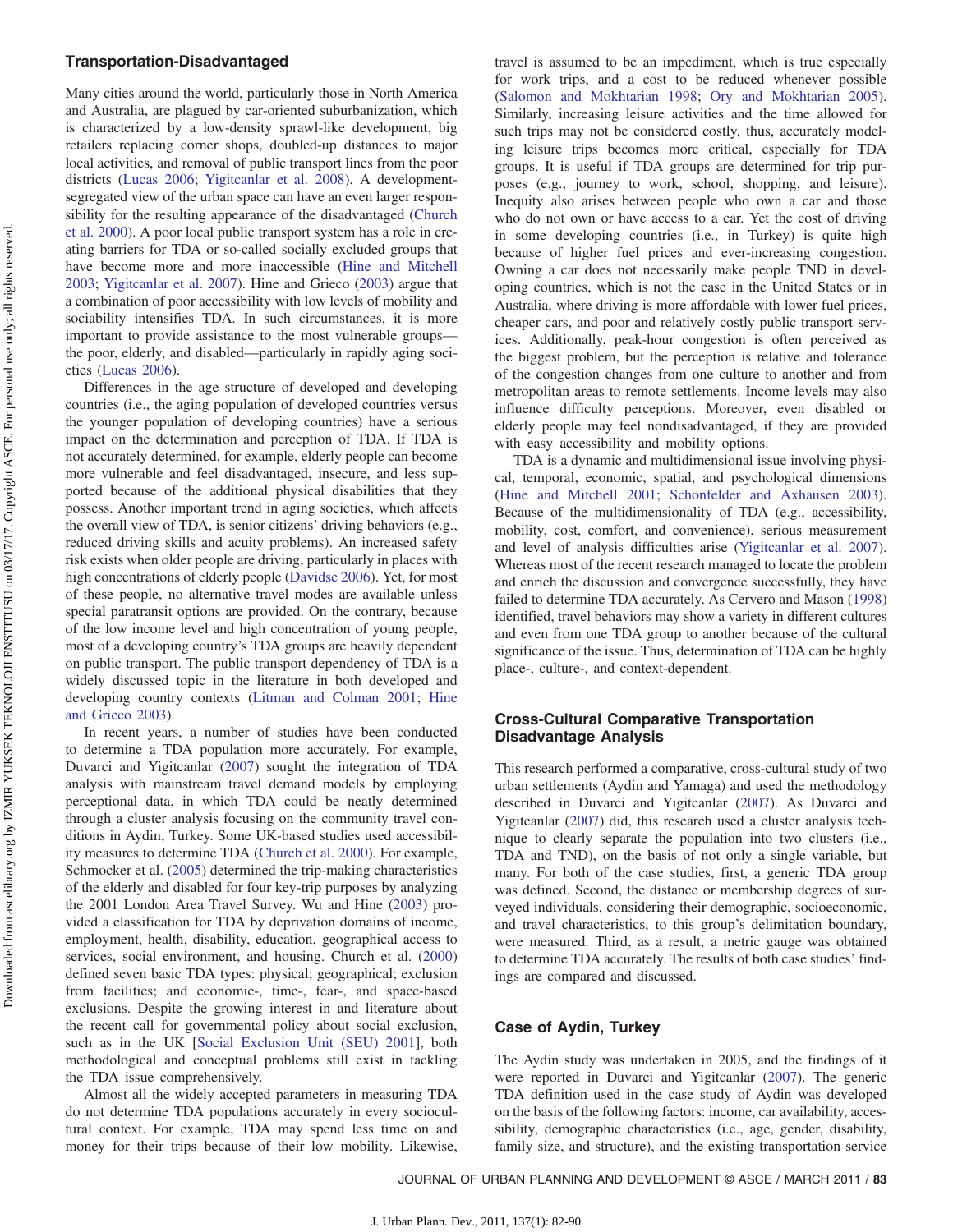<span id="page-2-0"></span>Table 1. Variables of the Aydin Study [\(Duvarci and Yigitcanlar 2007,](#page-8-0) ASCE)

| Category  | Category name                          | <b>Notes</b>                                                                                        |
|-----------|----------------------------------------|-----------------------------------------------------------------------------------------------------|
| Acc. Lev. | Accessibility level                    | Determines accessibility of basic urban services and amenities                                      |
| Com. Pub. | Comfort level of public transport      | Determines passenger density and comfort conditions of public transport services                    |
| Com. Veh. | Comfort level of private motor vehicle | Determines private motor vehicle comfort levels                                                     |
| Cum. Imp. | Cumulative impediment                  | Determines the cumulative effect of basic travel impedance elements—This variable has two           |
|           |                                        | subvariables of travel time impediment (Imp. Tim) and travel distance impediment (Imp. Dis)         |
| Edu. Lev. | Education level                        | Determines household education levels that reflect individual trip generation                       |
| Fam. Dep. | Economic dependency                    | Determines economic dependency levels of the family members that affect trip generation             |
| Inc. Lev. | Income level                           | Determines individual income levels that affect trip generation                                     |
| Mop. Imp. | Mode and peak impediment               | Determines combined effects of mode and peak captivity together with an emphasis                    |
|           |                                        | on the disabled population                                                                          |
| Ptr. Imp. | Public transport impediment            | Determines public transport service, both quality and quantity, conditions                          |
| Sch. Trp. | Journey to school                      | Determines travel quality and conditions to and from school for students                            |
| Veh. Ava. | Motor vehicle availability             | Determines the number of people with no access to motor vehicles                                    |
| Trp. Fre. | Trip frequency                         | Determines the frequency of all trip types, i.e., commuting, education, leisure, health, and social |

and facilities (i.e., frequency and quality). The variables employed to determine TDA in the Aydin study are summarized in Table [1.](#page-2-0)

The model developed for the Aydin study was capable of precisely determining the trips of the TDA by multivariate modeling using the knowledge derived from the differences between the TDA and TND. The pilot study revealed that travel patterns could be accurately determined through the steps of this model, the TDA concentrations could be geographically determined, and the degrees and the types of disadvantages could be defined straightforwardly ([Duvarci and Yigitcanlar 2007](#page-8-0)).

#### Case of Yamaga, Japan

Yamaga is a town located within the Kumamoto prefecture, about 25 km north of Kumamoto on Kyushu Island, Japan, with a population of almost  $60,000$  people, a total area of about  $300 \text{ km}^2$ , and a population density of approximately 200 persons/ $km^2$ . Currently, females make up 53% of the population, and the average household size is 2.8 persons with a slow annual gradual decrease. Yamaga is one of the regional cultural and natural attraction locations in the Kumamoto prefecture and is known for its famous traditional theaters and various hot spring baths. Yamaga was chosen for this case study for several reasons. First, it is a content town very close to Kumamoto University and has quite a large number of elderly and typical TDA populations. Second, it was chosen for its suitability for examining TDA groups in a locality with sociocultural characteristics different from those of Aydin. Last, Yamaga was chosen for this case study because of the opportunity to use the data from a recently conducted 2008 household travel survey.

Generally in Japan, and particularly in Yamaga, people do not suffer adversely from the negative impacts of transportation systems (e.g., poor public transport services, low accessibility levels, or inefficient transportation infrastructure). The primary problem is the inadequate space allocation for pedestrians, cyclists, and even cars (e.g., narrowness or absence of streets, footpaths, bikeways, and parking lots). Interviews with the residents of Yamaga revealed that most of the population is happy with what is provided, and seems to be not bothered much by the aforementioned inefficiencies. This is probably attributable to cultural reasons (i.e., a noncontentious, respectful, and patient people), which is an indication that the TDA concept is perceived significantly differently in Yamaga than in Aydin.

Japan is a superaging society, with those aged 65 and older composing 21% of the current population and projected to become 25% of the population in 2013; about one-third of the society will be older than 75 in 2050 [[National Institute of Population and Social](#page-8-17) [Security Research \(NIPSSR\) 2007](#page-8-17)]. In addition to having a superaging population, Yamaga has a strong economy and technologydriven way of life and does not have the transportation infrastructure and service problems observed in Aydin. Many public transport facilities are provided for the elderly and disabled. In most places, traffic is guided through intelligent transport systems, and public transport always has priority over private motor vehicles Yamaga's primary transportation-related problem originates from the lack of space, which results in narrow roads without separate bike lanes. However, cultural norms in Yamaga do not allow intolerance or the showing of explicit anxiety, and because it is a patient, understanding, and respectful society, perceptions of transportation difficulty in Yamaga are significantly different from in Aydin. Such strong cultural qualities and peculiarities make Yamaga a very interesting case study to compare with the previous study of Aydin.

## Data

Secondary data was collected from the Transport Department, Census Bureau, and Kumamoto University. The primary data for the Yamaga case study was collected by using semistructured interviews and a household travel survey. Interviews were conducted with experts and residents to ensure a broad understanding of how TDA was generally perceived in Yamaga. A household travel survey was also undertaken, as in the Aydin case, to collect data to calculate a spatial analysis model to determine the TDA populations. Of 655 household surveys in Yamaga, 335 of them had reliable responses that met the sampling ratio target of 1% for a disaggregate data analysis. About 45% of the surveyed population were male and 55% were female. Nearly 6% of the population was under the age of 18, 65% was between 18 and 65, 19% was between 65 and 75, and 10% was older than 75. Survey data described the typical profile of the Japanese demographic structure, indicating a superaging society (i.e., 29% of Yamaga residents are older than 65) in which 75% of them had a valid driving license. Salient travel characteristics for Yamaga in nine categories of trip purposes and their differences by mode choice, which have a significant impact on the definition of having a disadvantage, are included in Table [2](#page-3-0). In modal choice, car use, together with the mode of

84 / JOURNAL OF URBAN PLANNING AND DEVELOPMENT © ASCE / MARCH 2011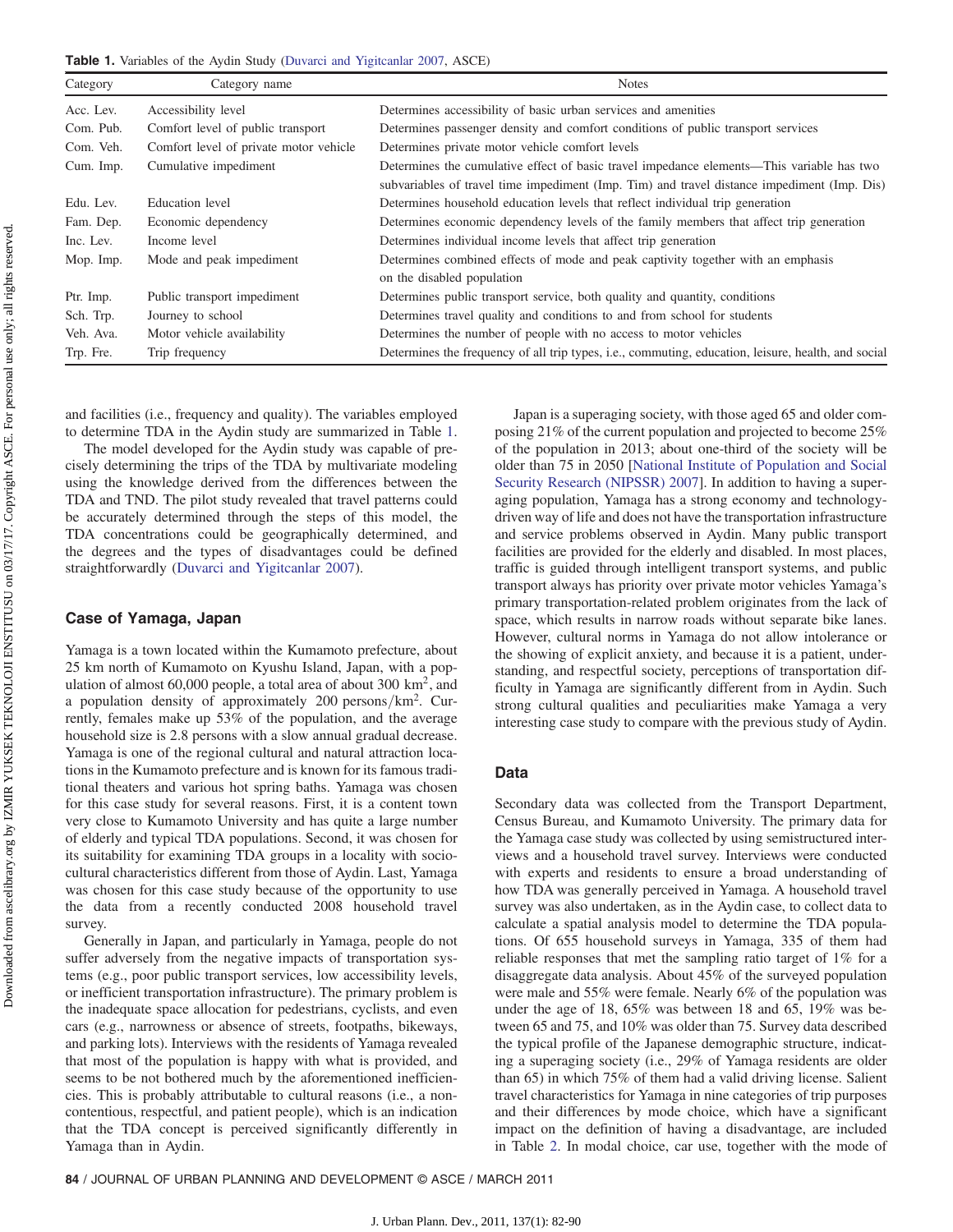<span id="page-3-0"></span>

|  | Table 2. Salient Travel Characteristics of Yamaga by Trip Types |  |  |  |
|--|-----------------------------------------------------------------|--|--|--|
|  |                                                                 |  |  |  |

|                              | Commuting | <b>Business</b> | Daily<br>shopping | Weekly<br>shopping | Doctor's<br>surgery | Hospital | Social<br>visits | Leisure      | Sightseeing    |
|------------------------------|-----------|-----------------|-------------------|--------------------|---------------------|----------|------------------|--------------|----------------|
| Time (min)                   | 21.2      | 25.5            | 11.8              | 35.25              | 13.47               | 59       | 23.1             | 52.2         | 78.38          |
| Distance (km)                | 9.67      | 15.6            | 4.87              | 18.5               | 6.07                | 30.4     | 11.78            | 29.52        | 63.47          |
| Mode (%) car driver          | 74        | 87              | 78.9              | 81.6               | 74.6                | 81.2     | 79.2             | 80.1         | 74.8           |
| Mode $(\%)$ car passenger    |           | 5.3             | 9                 | 13.5               | 10                  | 15       | 9.1              | 12.5         | 16.9           |
| Mode (%) taxi                | 1.2       | $\theta$        | $\overline{0}$    | $\mathbf{0}$       | 1.2                 | $\Omega$ |                  | $\mathbf{0}$ | 2.9            |
| Mode $(\%)$ public transport | 3.7       | $\theta$        | $\theta$          | 3.3                | $\overline{0}$      | 2.5      | 2.4              | 5.9          | 4.7            |
| Mode $(\%)$ walking and      | 15.7      | 7.5             | 12                |                    | 13.7                | $\theta$ | 8.3              | $\mathbf{0}$ | $\overline{0}$ |
| cycling                      |           |                 |                   |                    |                     |          |                  |              |                |

car passengers, were dominant in Yamaga; public transport and taxi modes were negligible for such a small town, and not surprisingly, walking and cycling modes were quite popular. The use of the public transport and walking and cycling modes seemed to indicate variations in different trip purposes. Interestingly, the public transport mode was the preferred mode for both commuting and socialrecreational activities, whereas it was not the case for business, shopping, or health-related trips. Similarly, there was a large difference observed between daily and weekly shopping trips for the walking and cycling modes, although walking and cycling were not the preferred modes for leisure and sightseeing trips. Travel time also fluctuated by the purpose of the trip.

Surveyed household size was around 2.2 persons, of which only seven-year-olds and older were surveyed. Trip rates for each day of the week were observed as: Monday 1.25, Tuesday 1.20, Wednesday 1.25, Thursday 1.23, Friday 1.25, Saturday 1.32, and Sunday 1.22. The overall distance traveled and the travel time averages of all trip purposes were 21.1 km and 35.2 min, respectively, yet they were not weighted with the trip frequencies for each trip purpose. The following number of individual observations were evaluated for each trip purpose: 81 business trips  $(81/335 = 24\%$  of all trips), 106 commuting trips (31%), 162 doctor's surgery trips (48%), 87 hospital trips (26%), 182 daily shopping trips (54%), 155 weekly shopping trips (46%), 102 leisure trips (30%), 152 social visit trips (45%), and 98 sightseeing trips (29%). Shopping and social and recreational trips constituted for more than half (61%) of all trips (Fig. [1](#page-4-0)).

### Methodology

Because the Yamaga study aims to examine whether the findings of the Aydin study are applicable elsewhere and whether the structure of the TDA definition is variant from one culture to another, the Yamaga study adopts the same methodology as the Aydin study, which is a sophisticated clustering technique. Cluster analysis is a statistical technique that is used for grouping similar cases (i.e., TDA and TND). Clustering algorithms are methods to divide a set of observations into groups so that the members of the same group are more similar to one another than they are to the members of a different group ([Ripley 1999](#page-8-18); [Hauser et al. 2000](#page-8-19)). Cluster analyses are used to divide the population on the basis of the nearest neighbor rule. All variables and value scales are assumed to have equal weights in the clustering process and all variables are assumed to be scaled so that the downward values represent TDA and the upward values represent TND. Cluster center values indicate the total central value of all values measured, in Euclidian terms, per each cluster for all variables and concerning all values assumed in the clustering process. Thus, the distance between the two cluster values shows the severity of disparity between the clusters and the severity of having a disadvantage. This method uses K-means type clustering.

The Aydin study enabled a clear definition of two distinct clusters by K-means cluster analysis with positive sign direction assumptions of variables. The Yamaga study, by using the same method, determined whether the same technique and assumptions were applicable in a culturally different setting. Thus, the same type of data used in the Aydin study was collected and clustered for the Yamaga study, and the results were analyzed to determine whether the same type of clustering, K-means, yielded a clearly defined TDA. Additionally, different types of trip purposes were also compared.

The clustering method was analyzed with SPSS software ([SPSS](#page-8-20) [Statistics 19.0.0](#page-8-20) 2010) with no threshold values introduced. Prior to the cluster analysis, all variables were converted to rate values between 0 and 1 in a value standardization process by using the sigmoid function for noncategorical data. Calculations to determine the usual conversion function for variables were

$$
z = (x_i - x_{\min})/(x_{\min} - x_{\max})
$$

where  $z =$  the standardized value between 0 and 1;  $x_i =$  any observation value to be standardized; and,  $x_{\text{min}} - x_{\text{max}} =$  the difference between minimum and maximum values in the data set of the variable.

Some categorical or Likert scale value standardizations (e.g., car ownership, mode captivity, trip frequency, satisfaction, and comfort-safety variables) do not require a sigmoid function but a direct conversion from a categorical value assignment. A conversion example of a weekly trip frequency is as follows:

| $z = 0.01$ | (for 0 can not be used) if $t$ (trip rate) = 0 | (category 4)                      |              |
|------------|------------------------------------------------|-----------------------------------|--------------|
| $z = 0.33$ |                                                | if $t = 1$ trip in a week         | (category 3) |
| $z = 0.67$ |                                                | if $t = 2$ or 3 trips in a week   | (category 2) |
| $z=1$      |                                                | if $t =$ at least 1 trip everyday | (category 1) |

JOURNAL OF URBAN PLANNING AND DEVELOPMENT © ASCE / MARCH 2011 / 85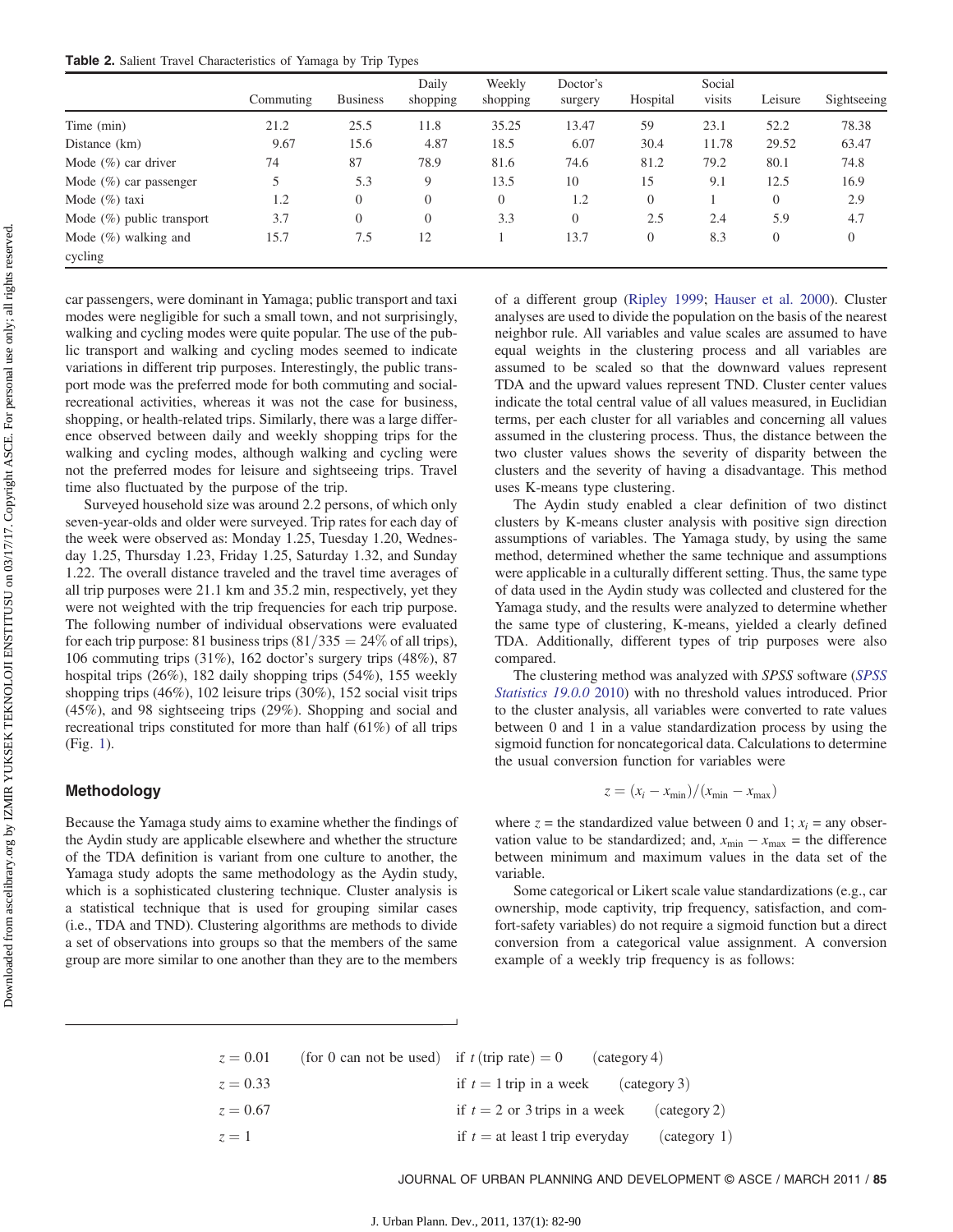### <span id="page-4-0"></span>percentage of trip purposes



Fig. 1. Percentages for major trip purposes in Yamaga

Different from the others, the mode captivity index value determination is prepared by considering all trip purposes rather than calculating each trip purpose separately. An example is as follows:

$$
z=u_p/u_k
$$

where  $u_p$  = the choice of public modes (e.g., public transport, and walking and cycling options combined) for all purposes of a person's weekly trips; and  $u_k$  = the total of all modes used for all trip purposes.

The positive utility sign assumption setting is a key step before the clustering process commences. Therefore, in a sound, multivariate clustering procedure, it is important to decide which variables represent a positive meaning when their observation values increase, and which others represent the negative. For the positive direction, negative variables should be converted to positive simply by subtracting the values from 1. In the Yamaga study, the directions for each variable were accepted as defined in the Aydin study.

Before the clustering process, as an important step, 335 observations were analyzed for each trip purposes. Only those having trips clearly for the purpose concerned (e.g., 106 observations were for commuting trips) were considered for one cluster analysis, then other cluster analyses were conducted consecutively for the other trip purposes (e.g., sightseeing trips).

Cluster analysis accommodates a number of variables to identify the disadvantaged population, and in a comparative study, using the same variables is important. The Yamaga study, therefore, used eight of the 12 variables of the Aydin study in determining TDA, which is necessary to determine whether different local and cultural settings made a difference in identifying TDA populations (Table [3](#page-4-1)). However, as the literature suggests, criteria or variables used in one place may not necessarily be applicable elsewhere because of the specific sociocultural and economic conditions of each community and location. Therefore, the sociodemographic indicators of the Aydin and Yamaga studies were not assumed to be variables in measuring disadvantages; they were considered as the dimensions of TDA rather than the core factors. Only eight variables were used to compare both case studies. TDA was defined as a multifaceted term in the Aydin study; that is, TDA can be determined by entering simultaneous input of various measurable criteria in a cluster analysis model. The subsequent section details the Yamaga case study and the study methodology. For more information about the Aydin case study, see Duvarci and Yigitcanlar [\(2007](#page-8-0)).

In the cluster center results, those downward values (i.e., those approaching 0) indicated disadvantage. For example, calculations for the values of family dependence included the total number of older (i.e., those older than 65) and younger (i.e., those younger than 7) people. As the number of family members from these two age groups increased, indicating a clear disadvantage, it would be considered an upward value for these indexes. Therefore, the value needed to be converted to upward utility values (i.e., those approaching 1) by subtracting the value from 1. The standardization of values conversion was necessary for a sound clustering process. The calculations were for six variables; those approaching a value of 1 indicated a nondisadvantage, and those approaching 0 indicated a disadvantage. The remaining variables of comfort- and satisfaction-related variable results were already upward utility values; therefore, there was no need for a conversion.

As shown in the cluster center results of the Aydin study in Table [4](#page-5-0), the variable cluster center values were in accordance with their utility sign assumption settings: low values appear in the left column, and high values appear in the right column in a scale bar of 0–1. Thus, in the Yamaga study, similar assumptions for each variable are made as follows:

<span id="page-4-1"></span>Table 3. Variables of the Aydin and Yamaga studies

| Variables of the Aydin study | Variables of the Yamaga study | <b>Notes</b>                                                                      |
|------------------------------|-------------------------------|-----------------------------------------------------------------------------------|
| Fam. Dep.                    | Family dependence             | Aydin and Yamaga studies employ the same family-dependence variables              |
| Veh. Ava.                    | Car availability              | Aydin and Yamaga studies employ the same car-availability variables               |
| Mop. Imp.                    | Mode captivity                | Aydin and Yamaga studies employ the same mode-captivity variables                 |
| Ptr. Imp.                    | Satisfaction                  | Aydin and Yamaga studies employ the same trip-satisfaction variables              |
| Trp. Fre.                    | Trip rate                     | Aydin and Yamaga studies employ the same trip-rate variables                      |
| Cum. Imp. $(Imp. Tim.)$      | Time                          | Travel-time impediment subvariable of Aydin's cumulative-impediment variable and  |
|                              |                               | Yamaga's travel-time variable are equivalent variables                            |
| Cum. Imp. (Imp. Dis.)        | Distance                      | Travel-distance impediment subvariable of Aydin's cumulative-impediment variable  |
|                              |                               | and Yamaga's travel-distance variable are equivalent variables                    |
| Com. Pub. and Com. Veh.      | Comfort                       | As the Comfort variable of the Yamaga study concerns both public transport Com.   |
|                              |                               | Pub. and private motor vehicle Com. Veh. comfort levels, both Aydin and Yamaga    |
|                              |                               | studies employ the same travel comfort variables                                  |
| Acc. Lev.                    |                               | A variable indicating accessibility levels was not employed in the Yamaga study   |
| Edu. Lev.                    |                               | A variable indicating education levels was not accommodated in the Yamaga study   |
| Inc. Lev.                    |                               | A variable indicating income levels was not accommodated in the Yamaga study      |
| Sch. Trp.                    |                               | A variable indicating school trip levels was not accommodated in the Yamaga study |

86 / JOURNAL OF URBAN PLANNING AND DEVELOPMENT © ASCE / MARCH 2011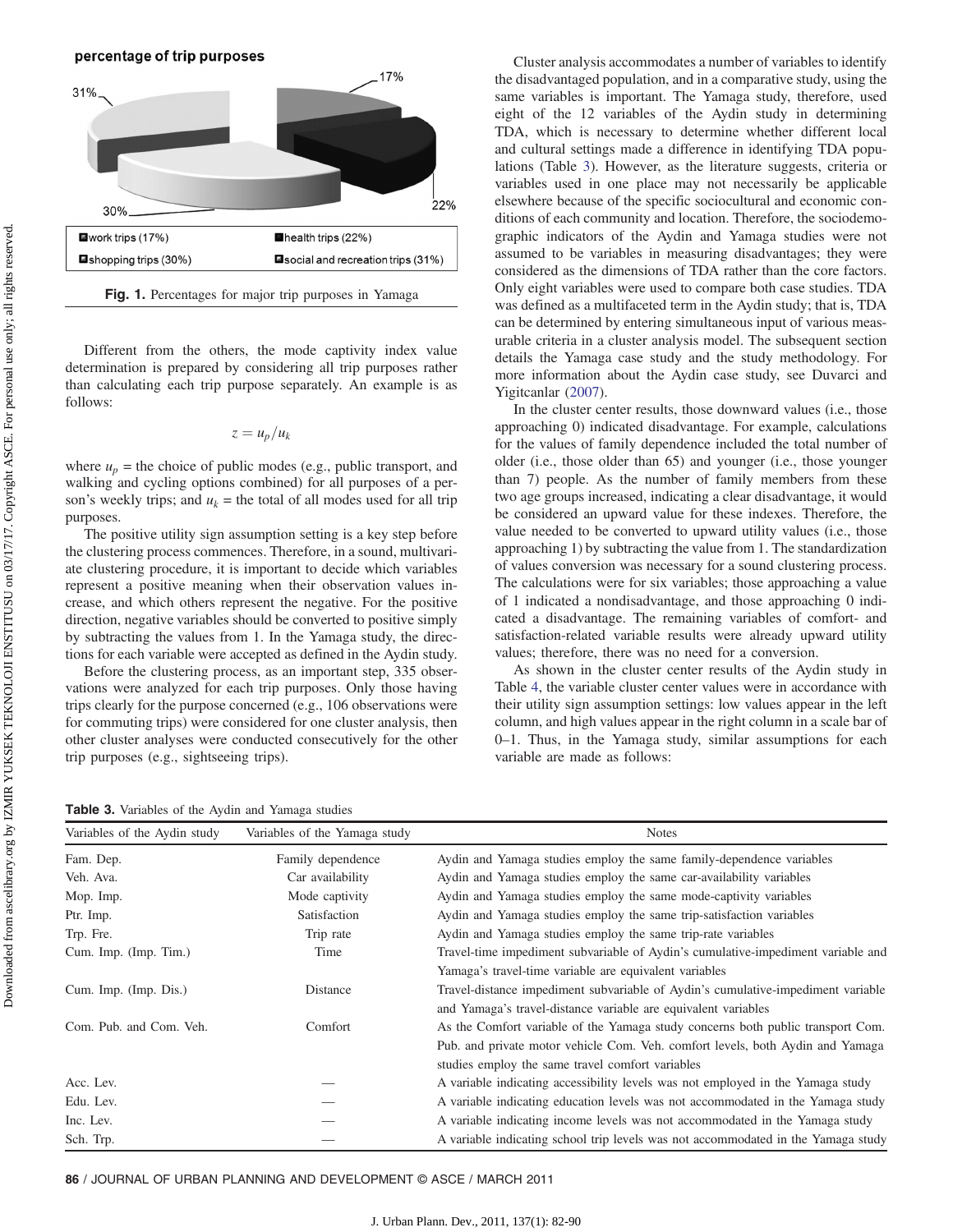Family dependence: Family dependence data showed a downward value for the Yamaga residents by approaching 0, indicating disadvantage or TDA concentration. As Fujii et al. ([1999\)](#page-8-21) stated, elderly and young people potentially create a mobility dependence on the other members of the family, and a lower level of mobility. Therefore, the variable values for family dependence must be subtracted from 1 to convert them into upward values indicating nondisadvantage.

$$
z_i = 1 - [(n_o + n_y)/n_h]
$$

| $z_i = 1 - x_i^s$ | $x_i^s = 0.16$ , if $x_i = 1$ |              |
|-------------------|-------------------------------|--------------|
| $x_i^s = 0.5$ ,   |                               | if $x_i = 2$ |
| $x_i^s = 0.83,$   |                               | if $x_i = 3$ |

where  $x_i^s$  = the scaled data value; and  $x_i$  = the raw survey data (i.e., the categorical value).

Time: Travel time is generally accepted as an impediment factor, although not necessarily for leisure trips. Therefore, the value obtained from the raw survey data was subtracted from 1 to be convertedintoan upward value.Open-ended valueswereconvertedas

$$
z_i = 1 - x_i^s \qquad x_i^s = (x_i - 1)/(90 - 1) \qquad (x_{\text{max}} = 90 \text{ min})
$$

• Distance: Similar to travel time, distance traveled is also considered to be an impediment, but in some cases, it is also an indicator of being nondisadvantaged. This causes a problem in defining the direction sign for trip distances. Hence, obtained data results were subtracted from 1. Open-end values were converted as

$$
z_i = 1 - x_i^s \qquad x_i^s = (x_i - 1)/(50 - 1) \qquad (x_{\text{max}} = 50 \text{ km})
$$

Mode captivity: Mode captivity values did not need conversion because they already had values close to 1.

$$
z_i = (n_p/n_a)
$$

where  $n_p$  = the total of all public modes chosen by trip purposes; and  $n_a$  = the number of all modes chosen. If private modes were chosen for all trip purposes, a value of 0.01 was assigned instead of 0 for the ease of calculation.

<span id="page-5-0"></span>Table 4. Variable Cluster Center Values of the Aydin Study ([Duvarci and](#page-8-0) [Yigitcanlar 2007](#page-8-0), ASCE)

|           | Cluster's center values |       |
|-----------|-------------------------|-------|
|           | 1                       | 2     |
| Acc. Lev. | 45.88                   | 50.48 |
| Com. Pub. | 68.17                   | 68.47 |
| Com. Veh. | 37.59                   | 38.41 |
| Cum. Imp. | 86.51                   | 85.05 |
| Fam. Dep. | 58.53                   | 64.81 |
| Edu. Lev. | 36.68                   | 43.41 |
| Inc. Lev. | 9.43                    | 18.63 |
| Mop. Imp. | 73.40                   | 73.94 |
| Ptr. Imp. | 95.89                   | 96.07 |
| Sch. Trp. | 63.78                   | 69.70 |
| Veh. Ava. | 6.37                    | 54.73 |
| Trp. Fre. | 29.69                   | 41.11 |

where  $z_i$  = the scaled and sign-converted value for the *i*th person;  $n<sub>o</sub>$  = the number of elderly (i.e., older than 65 yr old);  $n<sub>y</sub>$  = the number of young (i.e., younger than 7 yr old); and  $n_h$  = the household size.

Car availability: Those who do not have access to a private motor vehicle are most likely disadvantaged. Therefore, it is expected that the first cluster's center values would be greater than the second cluster's center results. Categorical data values are converted as

 $(survey data value for having a car each)$  $(survey data value for having a car in the family)$  $(survey data value for not having a car)$ 

> • Trip rate: The number of trips or average trip frequency throughout the week did not need a positive sign conversion, because it already had higher values. Categorical data values were converted as

| $x_i^s = 0.01$ | (instead of 0) | if $x_i = 0$ | (no trip) |
|----------------|----------------|--------------|-----------|
| $x_i^s = 0.33$ | if $x_i = 2$   |              |           |
| $x_i^s = 0.67$ | if $x_i = 3$   |              |           |
| $x_i^s = 1$    | if $x_i > 3$   |              |           |

Satisfaction: General transportation system satisfaction perceived before commencing travel, such as convenience, reliability, and system quality, required conversion. Categorical data values were converted as

$$
x_i^s = 0.0834 \quad \text{if } x_i = 1 \quad \text{(highly dissatisfied)}
$$
\n
$$
x_i^s = 0.251 \quad \text{if } x_i = 2 \quad x_i^s = 0.417 \quad \text{if } x_i = 3
$$
\n
$$
x_i^s = 0.583 \quad \text{if } x_i = 4 \quad x_i^s = 0.75 \quad \text{if } x_i = 5
$$
\n
$$
x_i^s = 0.917 \quad \text{if } x_i = 6 \quad \text{(highly satisfied)}
$$

where  $x_i^s$  values = the mean values for each category between 0 and 1.

Comfort: The travel comfort perception usually refers to the comfort and quality levels of in-vehicle and travel conditions. Similar to the transportation system satisfaction, travel comfort requires conversion. The standardization process of the values for comfort is identical to the transportation system satisfaction's process.

In the Yamaga study, four basic trip purposes, each having a major (e.g., hospital trips) and a minor (e.g., doctor's surgery trips) activity, were analyzed: work-related trips consisted of commuting and business trips; health-related trips consisted of doctor's surgery and hospital trips; shopping-related trips consisted of daily and weekly shopping trips; and recreational trips consisted of leisure, social visit, and sightseeing trips.

The Aydin study accommodated 12 variables (see Table [1\)](#page-2-0) whereas the Yamaga study employed only eight variables to determine TDA populations. All the variables used in the Yamaga study were identical to the equivalent variables in the Aydin study, and only these eight variables were used for the comparison. For example, the Family Dependence variable in the Yamaga study was same as the Fam. Dep. variable in the Aydin study. Similarly the Car Availability variable in Yamaga was same as the Veh. Ava. in Aydin, and so on. The travel time impediment subvariable

JOURNAL OF URBAN PLANNING AND DEVELOPMENT © ASCE / MARCH 2011 / 87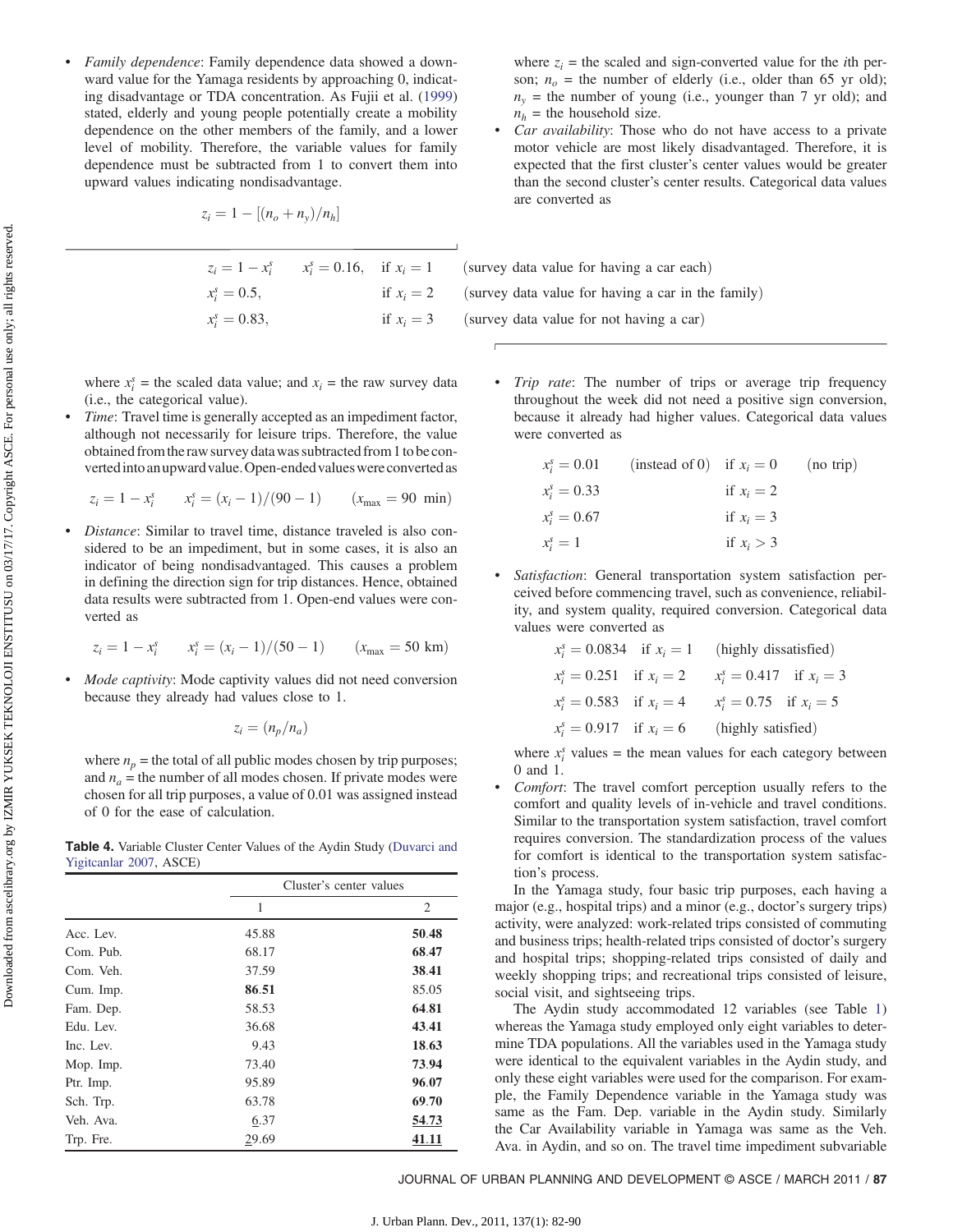in the Aydin study's cumulative impediment variable and the Yamaga study's travel time variable were equivalent variables. In the same way, the travel distance impediment subvariable of the Aydin study's cumulative impediment variable and the Yamaga study's travel distance variable were equivalent variables. Only the Comfort variable of the Yamaga study, because it includes both public transport and private motor vehicle comfort dimensions, was equivalent to the two variables of the Aydin study, Com. Pub. and Com. Veh. Four of the variables of the Aydin study were not adopted by the Yamaga study, Acc. Lev., Edu. Lev., Inc. Lev., and Sch. Trp. for the reasons explained previously (see Table [3\)](#page-4-1).

Variables of the analysis worked efficiently to determine the disadvantaged cluster. For example, the interdependence of household members (i.e., Fam. Dep. in the Yamaga study and Family Dependence in the Aydin study) to each other attributable to their demographic status (i.e., those who have children, the elderly, and the disabled) was very critical in organizing daily trips. The daily travel pattern of members of a family became severely dependent on each other, especially children depending on their parents not only from an economic but also from a mobility angle. This was clearly verified in the Srinavasan and Ferreira study [\(2002](#page-8-22)) which scrutinized a transport survey analysis of almost 4,000 households in Boston. According to Srinavasan and Ferreira, children and the number of workers in a household did affect the mode choice.

The generalized cost was the most important determinant for TDA and was usually considered as a key factor with the distance (i.e., accessibility) to a car park for car users or to a bus stop for public transport users. According to a 2007 National Center for Transit Research report, huge differences are evident in distance according to the differences in urban size, ethnicity, income, and car ownership, which are key to determine TDA groups. For example, fewer than 40% of Americans have access to public transport services within a quarter-mile walk from home, making a significant impact on their modal choice. The time cost is generally the summation of the access to a stop or a car park whereas walking, the waiting time at a bus stop, and travel duration or access time to a destination. In the Aydin study, the generalized cost Cum. Imp. was not an effective divider between the two clusters, nor was mode and peak captivity with an emphasis on the disabled or the elderly. Public transport and peak captivity may be added to disadvantage variables because one's dependency on a single mode of transportation and travel time affects travel quality. Peak-hour congestion adversely affects both public transport users and car drivers but not equally ([Downs 1992\)](#page-8-23). Personal disabilities and weaknesses are the magnifiers of the level of disadvantages of those peoples' travel experiences rather than separate factors, per se. The demographic dimension also adds to this as the number of disabled and elderly people is increasing throughout almost all nations ([Blaser 1996](#page-8-24); [Deakin 2003\)](#page-8-25).

When the results of the clustering analysis of the Aydin study were examined (see Table [4](#page-5-0)), it was evident that the disadvantaged cluster center values were less than the nondisadvantaged cluster's, with an exception for the cumulative impediment variable Cum. Imp. showing the generalized travel costs for individuals. Therefore, contrary to what was hypothesized, a TDA group is not necessarily disadvantaged in all categories. It was for only three variables that significant differences were observed: vehicle availability Veh. Ava., income Inc. Lev, and education level Edu. Lev. For the remaining variables, the difference between the two cluster center values was negligible, and as hypothesized, the disadvantaged cluster had lower center values, which shows the robustness of the methodology.

# Comparison of the Aydin and Yamaga Case Study Findings

The cluster center results of the Aydin study indicated that the second cluster center values compared to the first cluster became almost always greater, with the one exception of the cumulative impediment variable (see Table [4\)](#page-5-0). Car availability, income, accessibility, and education levels played an especially crucial role in the formation of two distinct clusters (Cluster 1 and Cluster 2). That is to say, there was a clear distinction between these two clusters, except what was obtained from the obligatory trips (i.e., journey to work and school) in the Aydin case.

Contrary to the case of Aydin, the Yamaga case findings provided very different cluster center results, which is an unclear distinction between the two clusters. However, in Yamaga, if the utility directions for each variable were differently hypothesized, then the results may have provided two distinct clusters. But, under either circumstance, profiles of the TDA would be different for Aydin and

<span id="page-6-0"></span>Table 5. Yamaga Work-Related Trips Cluster Center Results

|                   | Business trip clusters |      |      | Commuting trip clusters |
|-------------------|------------------------|------|------|-------------------------|
|                   |                        | 2    |      | 2                       |
| Family dependence | 0.76                   | 0.43 | 0.71 | 0.72                    |
| Car availability  | 0.77                   | 0.60 | 0.77 | 0.63                    |
| Time              | 0.83                   | 0.92 | 0.60 | 0.91                    |
| Distance          | 0.85                   | 0.95 | 0.67 | 0.94                    |
| Mode captivity    | 0.96                   | 0.70 | 0.88 | 0.73                    |
| Trip rate         | 0.65                   | 0.82 | 0.92 | 0.94                    |
| Satisfaction      | 0.47                   | 0.29 | 0.50 | 0.17                    |
| Comfort           | 0.60                   | 0.79 | 0.65 | 0.24                    |

Table 6. Yamaga Shopping-Related Trips Cluster Center Results

|                   | Local shopping trip<br>clusters |      | Weekly shopping trip<br>clusters |      |  |
|-------------------|---------------------------------|------|----------------------------------|------|--|
|                   | 1                               | 2    |                                  | 2    |  |
| Family dependence | 0.39                            | 0.64 | 0.60                             | 0.60 |  |
| Car availability  | 0.42                            | 0.75 | 0.47                             | 0.74 |  |
| Time              | 0.90                            | 0.89 | 0.67                             | 0.72 |  |
| Distance          | 0.96                            | 0.89 | 0.76                             | 0.78 |  |
| Mode captivity    | 0.16                            | 0.93 | 0.12                             | 0.93 |  |
| Trip rate         | 0.75                            | 0.74 | 0.45                             | 0.54 |  |
| Satisfaction      | 0.34                            | 0.39 | 0.57                             | 0.57 |  |
| Comfort           | 0.72                            | 0.70 | 0.64                             | 0.55 |  |

Table 7. Yamaga Health-Related Trips Cluster Center Results

|                   |      | Doctor surgery trip clusters | Hospital trip clusters |      |  |
|-------------------|------|------------------------------|------------------------|------|--|
|                   | 1    | $\mathcal{D}$                |                        | 2    |  |
| Family dependence | 0.38 | 0.62                         | 0.34                   | 0.81 |  |
| Car availability  | 0.41 | 0.75                         | 0.59                   | 0.78 |  |
| Time              | 0.90 | 0.86                         | 0.51                   | 0.56 |  |
| Distance          | 0.93 | 0.85                         | 0.48                   | 0.54 |  |
| Mode captivity    | 0.13 | 0.92                         | 0.86                   | 0.79 |  |
| Trip rate         | 0.48 | 0.42                         | 0.33                   | 0.14 |  |
| Satisfaction      | 0.29 | 0.38                         | 0.49                   | 0.38 |  |
| Comfort           | 0.71 | 0.62                         | 0.49                   | 0.39 |  |

88 / JOURNAL OF URBAN PLANNING AND DEVELOPMENT © ASCE / MARCH 2011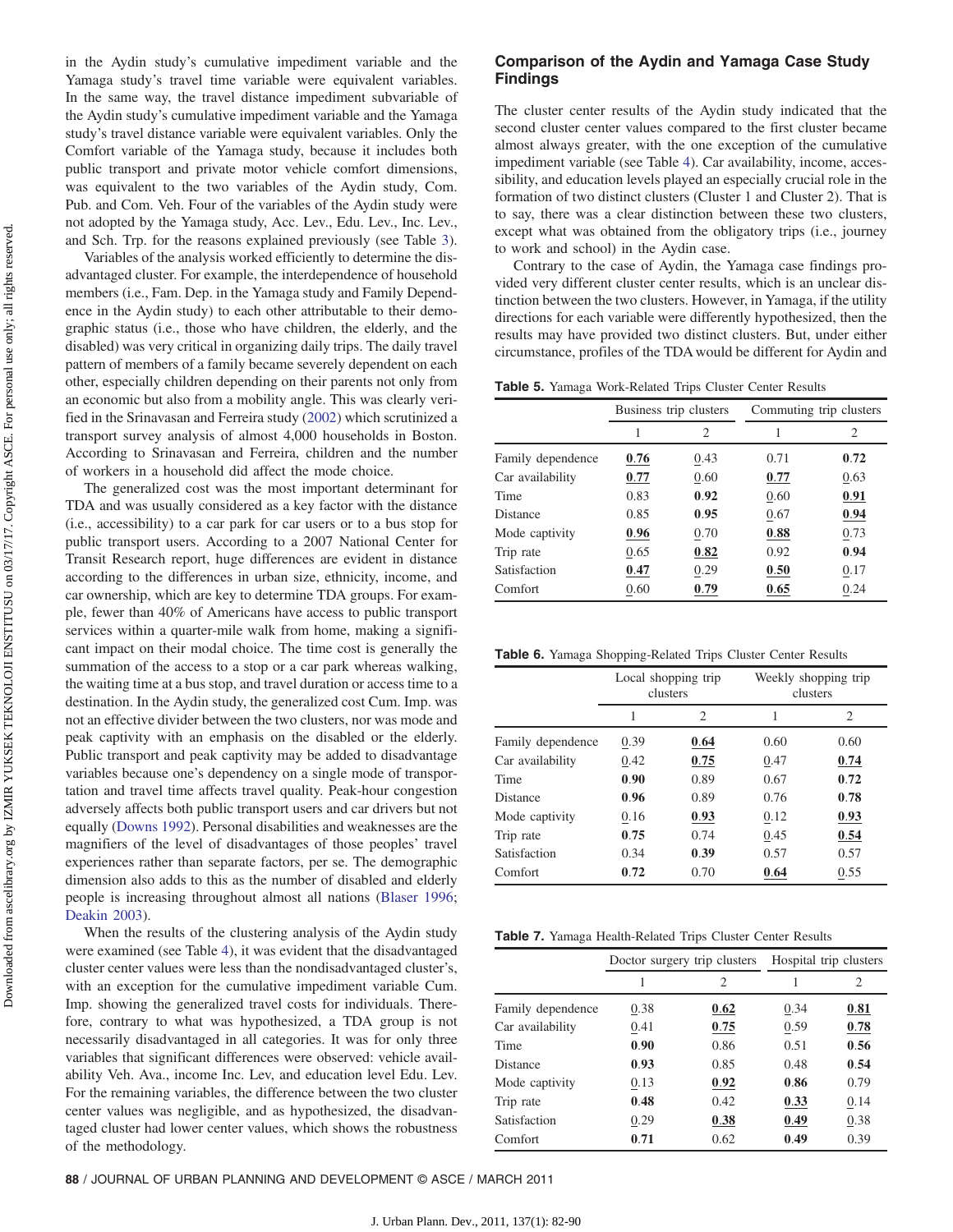<span id="page-7-0"></span>Table 8. Yamaga Leisure-Related Trips Cluster Center Results

|                   | Leisure trip<br>clusters |      |      | Social-visit trip<br>clusters | Sightseeing trip<br>clusters |      |  |
|-------------------|--------------------------|------|------|-------------------------------|------------------------------|------|--|
|                   | 1                        | 2    | 1    | $\overline{c}$                | 1                            | 2    |  |
| Family dependence | 0.64                     | 0.50 | 0.47 | 0.65                          | 0.63                         | 0.65 |  |
| Car availability  | 0.74                     | 0.43 | 0.42 | 0.75                          | 0.73                         | 0.54 |  |
| Time              | 0.65                     | 0.74 | 0.83 | 0.85                          | 0.59                         | 0.56 |  |
| <b>Distance</b>   | 0.69                     | 0.81 | 0.84 | 0.83                          | 0.91                         | 0.94 |  |
| Mode captivity    | 0.91                     | 0.18 | 0.15 | 0.93                          | 0.93                         | 0.14 |  |
| Trip rate         | 0.39                     | 0.40 | 0.40 | 0.45                          | 0.45                         | 0.31 |  |
| Satisfaction      | 0.52                     | 0.68 | 0.71 | 0.65                          | 0.57                         | 0.67 |  |
| Comfort           | 0.57                     | 0.73 | 0.68 | 0.61                          | 0.55                         | 0.68 |  |

Yamaga because of their contradictory sociocultural contexts. When the findings listed in Tables [5](#page-6-0)–[8](#page-7-0) were analyzed, sometimes Cluster 1 and sometimes Cluster 2 behaved like TDA depending on the particular variable's cluster center results. In these tables, bold figures indicated higher values than the other cluster's values, and underlined figures indicated distinctly separated values. The behavioral shift between the two clusters was a polar shift, which creates ambiguity and does not clearly explicate distinctly separated clusters (i.e., TDA and TND). Even when the obligatory trips (i.e., journey to work and school) of the Yamaga study were compared with those from the Aydin study, no resemblance between the two could be observed.

The following observations and findings from the Aydin and Yamaga case studies are worth mentioning:

- In daily shopping and work-related trips, especially in the cluster's center results of mode captivity and car availability variables, vast differences were observed. A polar shift occurred between the two clusters (i.e., higher values appeared in the second cluster).
- Those who were dependent on public modes were found to be more disadvantaged in work, shopping, and school trips. However, disadvantages could vary by trip purposes. For example, disadvantage from mode captivity appeared in the first cluster for work-related trips, whereas the same kind of disadvantage appeared in the second cluster for shopping-related trips.
- The mode captivity variable was dominant in distinguishing two clusters, but many times, polar shifting of the clusters was necessary.
- The satisfaction variable was the indicator in which vast differences were measured in work-related trips.
- For health-related trips, equivocally family dependence and car availability variables were the primary reasons for the large differences.
- Family dependence requires scrutinized trip planning at the household level, and played a crucial role in timely access to health facilities. Access to a car was considered a better option for urgent health-related trips.
- In social and leisure trips, mode captivity played a key role. Polar shifting of the clusters was necessary for social visits and leisure trips when using satisfaction, comfort, and mode activity variables.
- Variables, such as trip rate, in hospital, and sightseeing trips, and time and distance in commuting trips, were not significant dividers but only showed discernible differences between the two clusters.

Aydin's clustering was only calculated for work trips and hence, only compared to the work-related trips of the Yamaga study. The cluster center values for the eight variables for both Aydin and Yamaga show large variations (see Tables [4](#page-5-0) and [5](#page-6-0)). The mode captivity for the Yamaga study seemed to be an especially important divider between TDA and TND, whereas this was not the case for the Aydin study. In the Aydin study, the comfort variables of Com. Pub. and Com. Veh. and their TDA cluster center values did not differ clearly from TND, whereas this observation was opposite for the Yamaga study. There was not much difference in all impediment variables (i.e., Cum. Imp., Mop. Imp., and Ptr. Imp.) between the two clusters for the Aydin study, whereas there were considerable differences for time and distance, mode captivity, and satisfaction in the Yamaga study. The clustering results of car availability showed similar significant differences between the two clusters in both Aydin and Yamaga.

Contrary to Aydin, in Yamaga, people feel more disadvantaged by driving a car than by using a form of public transport, primarily because public modes are more convenient for work-related trips in Yamaga. Generally passengers in Yamaga find public modes much safer, less costly, and more comfortable. However, not having access to a car in health-related and shopping trips was a disadvantage. In weekly shopping trips, there was a clear distinction between the two clusters.

The results of the research reported in this paper reveal that the hypothesis was verified, as the clustering findings in the Yamaga study were quite different than the findings in the Aydin study. In contrast to Yamaga, in Aydin, two clusters (TDA and TND) were determined discretely. The findings for the Yamaga study did not indicate two significantly separated clusters, and thus, a clear determination of a TDA group was not possible despite the use of the same variables in both studies. TDA seemed so variable, hence, it could not be said that TDA could clearly be determined in every sociocultural context by using the same variables and methodology because the observed TDA definitions needed to be local and casespecific as proved in this cross-cultural comparative study.

# Conclusion

The literature indicates that it is not possible to develop and implement policies to solve acute problems of disadvantage, unless TDA groups are clearly determined. This paper, therefore, examined a statistical model used to determine TDA in Aydin in trying to determine TDA in the different sociocultural environment of Yamaga. Clustering results of the Yamaga study did not yield a distinctly separated TDA and TND cluster structure, as was the case in Aydin. Additionally, the variations of different trip purposes for Yamaga were investigated, but no clear conclusions could be drawn from this investigation. The research found that the definition of TDA was quite different in Yamaga than it was in Aydin. The results of the comparative study confirmed that perceptions under the influence of dissimilar sociocultural settings could be diverse, and may affect the methods and variables accommodated to determine TDA in different localities. It was very difficult to define TDA clearly by using the exact methodology in every sociocultural context. This research also proved Cervero and Mason's [\(1998](#page-8-16)) claim that characteristics of transportation disadvantage are not globally identical, and policies and solutions that work in one locality may not show the same results in another sociocultural context. Characteristics of TDA are not globally identical, and tailored policies and solutions are necessary for different sociocultural contexts. However, the methodology developed in this paper on the basis of cluster analysis was found to be a suitable method to distinctively divide the population into TDA and TND, of course, if appropriate variables were carefully selected for each socioculturally different case.